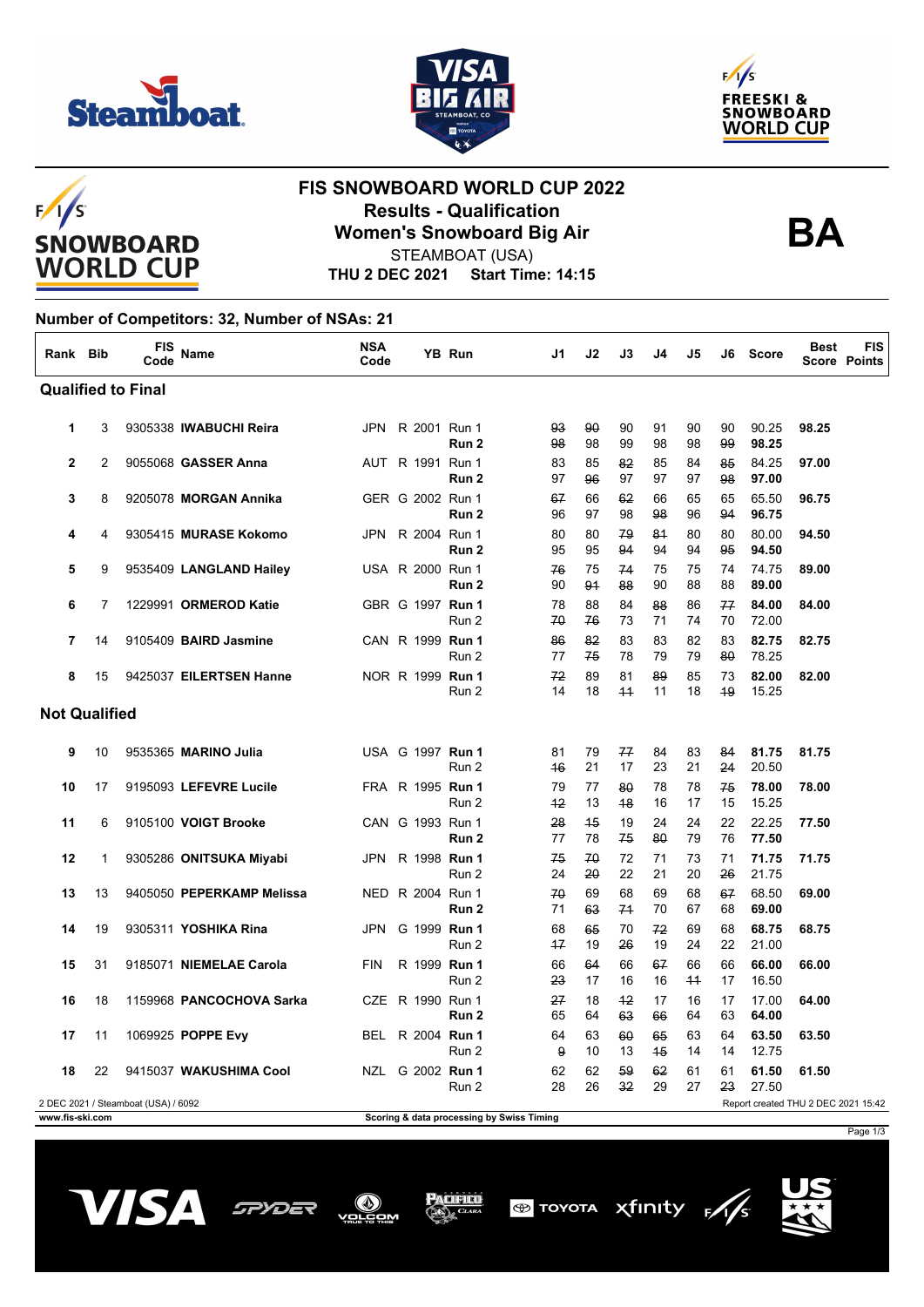







## **FIS SNOWBOARD WORLD CUP 2022 Results - Qualification Women's Snowboard Big Air**



**THU 2 DEC 2021 Start Time: 14:15** STEAMBOAT (USA)

| Rank Bib |    | <b>FIS</b><br>Code | <b>Name</b>              | <b>NSA</b><br>Code |                         | <b>YB Run</b>    | J1         | J2                   | J3       | J4         | J5       | J6       | <b>Score</b>             | <b>Best</b><br><b>Score Points</b> | <b>FIS</b> |
|----------|----|--------------------|--------------------------|--------------------|-------------------------|------------------|------------|----------------------|----------|------------|----------|----------|--------------------------|------------------------------------|------------|
| 19       | 23 |                    | 9535467 SCHNORRBUSCH Ty  |                    | USA G 2002 Run 1        | Run 2            | 60<br>44   | 61<br>42             | 58<br>13 | 61<br>12   | 59<br>12 | 62<br>12 | 60.25<br>12.25           | 60.25                              |            |
| 20       | 16 |                    | 1069919 SMANS Loranne    | BEL                | G 1997 Run 1            | Run 2            | 58<br>12   | 60<br>13             | 56<br>8  | 58<br>13   | 57<br>44 | 59<br>13 | 58.00<br>12.75           | 58.00                              |            |
| 21       | 12 |                    | 9485376 ROMANOVA Varvara |                    | RUS G 2003 Run 1        | Run 2            | 57<br>13   | 57<br>11             | 57<br>9  | 59<br>45   | 55<br>13 | 64<br>14 | 57.50<br>12.75           | 57.50                              |            |
| 22       | 25 |                    | 9535505 RUMMEL Courtney  |                    | USA R 2003 Run 1        | Run <sub>2</sub> | 55<br>56   | 56<br>58             | 52<br>55 | 52<br>54   | 53<br>56 | 55<br>57 | 53.75<br>56.00           | 56.00                              |            |
| 23       | 26 |                    | 9535487 THURGOOD Jade    |                    | USA R 2002 Run 1        | Run 2            | 53<br>44   | 54<br>45             | 54<br>46 | 50<br>47   | 50<br>47 | 55<br>52 | 52.75<br>46.25           | 52.75                              |            |
| 24       | 29 |                    | 1499955 HIDALGO Maria    | <b>ESP</b>         | R 1997 Run 1            | Run 2            | 48<br>53   | 53<br>56             | 50<br>52 | 49<br>50   | 44<br>46 | 45<br>49 | 48.00<br>51.00           | 51.00                              |            |
| 25       | 24 |                    | 1389930 JUGOVAC Lea      |                    | CRO R 1994 Run 1        | Run 2            | 50<br>8    | 55<br>9              | 48<br>6  | 47<br>$+4$ | 48<br>7  | 50<br>6  | 49.00<br>7.50            | 49.00                              |            |
| 26       | 32 |                    | 9105435 KOZUBACK Kamilla |                    | HUN G 2004 Run 1        | Run 2            | 30<br>52   | 30<br>40             | 32<br>45 | 32<br>51   | 31<br>49 | 35<br>48 | 31.25<br>48.25           | 48.25                              |            |
| 27       | 33 |                    | 9125012 REN Ziyan        |                    | CHN R 2001 Run 1        | Run 2            | 25<br>26   | 25<br>$+2$           | 30<br>14 | 26<br>15   | 25<br>17 | 25<br>16 | 25.25<br>15.50           | 25.25                              |            |
| 28       | 30 |                    | 9535530 WEILER Danielle  |                    | USA G 2002 Run 1        | Run <sub>2</sub> | $+4$<br>34 | $\overline{5}$<br>24 | 5<br>26  | 6<br>22    | 6<br>21  | 8<br>20  | 6.25<br>23.25            | 23.25                              |            |
| 29       | 21 |                    | 1709938 MEDLOVA Klaudia  |                    | SVK R 1993 Run 1        | Run 2            | 13<br>29   | 40<br>46             | 15<br>23 | 14<br>21   | 13<br>23 | 45<br>24 | 13.75<br>22.75           | 22.75                              |            |
| 30       | 27 |                    | 9535624 NORMAN Hahna     |                    | USA R 2004 Run 1        | Run 2            | 20<br>$+4$ | 23<br>$\overline{f}$ | 22<br>9  | 48<br>9    | 20<br>7  | 19<br>8  | 20.25<br>8.25            | 20.25                              |            |
| 31       | 20 |                    | 9515168 BURRI Ariane     | SUI                | G 2000 Run 1            | Run 2            | 10<br>17   | 9<br>16              | 10<br>43 | 10<br>13   | 9<br>15  | 40<br>16 | 9.75<br>15.00            | 15.00                              |            |
|          | 5  |                    | 9045103 COADY Tess       |                    | AUS R 2000 <b>Run 1</b> | Run 2            |            |                      |          |            |          |          | <b>DNS</b><br><b>DNS</b> | <b>DNS</b>                         |            |

| Jury                          |                         |            | <b>Technical Data</b>    |                              |            |  |  |
|-------------------------------|-------------------------|------------|--------------------------|------------------------------|------------|--|--|
| <b>FIS Contest Director</b>   | <b>MORESI Roberto</b>   | <b>FIS</b> | <b>Course Name</b>       | Park Smalley Jumping Complex |            |  |  |
| <b>FIS Technical Delegate</b> | MACDONALD Sandy         | CAN        | In-Run Length / Pitch    | $75m/26^\circ$               |            |  |  |
| Head Judge                    | <b>JENNINGS Matthew</b> | USA        | <b>Take-off to Knoll</b> | 18m                          |            |  |  |
| <b>Chief of Competition</b>   | <b>BRISTOL Dan</b>      | USA        | Jump Height              | 4m                           |            |  |  |
| Officials                     |                         |            | <b>Landing Pitch</b>     | $38^\circ$                   |            |  |  |
| <b>Chief of Big Air</b>       | <b>PARKER Alec</b>      | USA        | Judges                   |                              |            |  |  |
| <b>Technical Advisor</b>      | YLIANTTILA Tommi        | USA        | Judge 1                  | <b>HASHIMOTO Ryo</b>         | <b>JPN</b> |  |  |
|                               |                         |            | Judge 2                  | <b>FISCHER Filip</b>         | <b>SWE</b> |  |  |
|                               |                         |            | Judge 3                  | <b>BETSCHART Markus</b>      | SUI        |  |  |
|                               |                         |            | Judge 4                  | <b>RAYMER Max</b>            | USA        |  |  |
|                               |                         |            | Judge 5                  | <b>VOGAN Gaz</b>             | <b>GBR</b> |  |  |
|                               |                         |            | Judge 6                  | PILON Phil                   | CAN        |  |  |

2 DEC 2021 / Steamboat (USA) / 6092 Report created THU 2 DEC 2021 15:42

**www.fis-ski.com Scoring & data processing by Swiss Timing**

Page 2/3





Pacifico

ОM